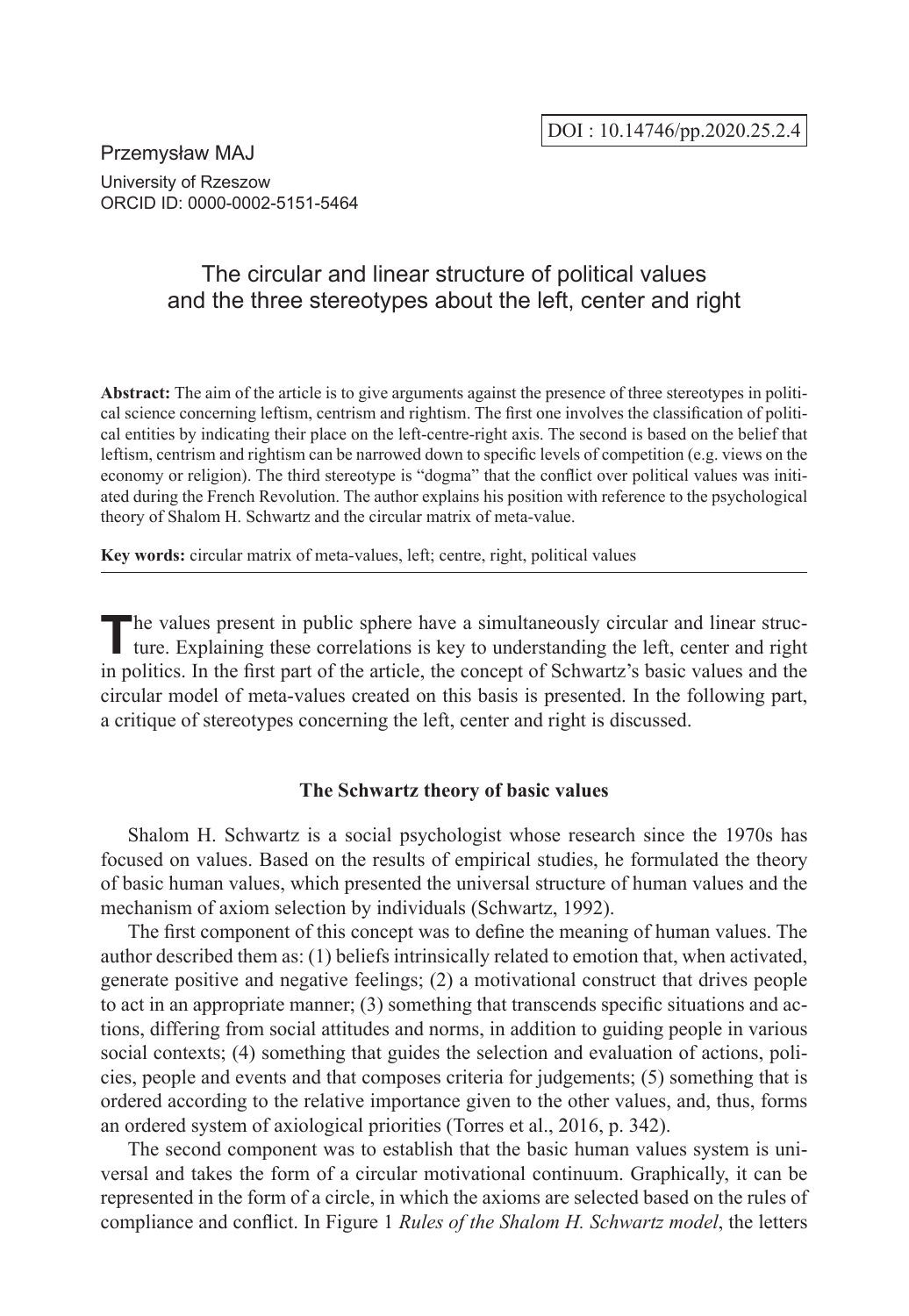60 Przemysław MAJ PP 2 '20

symbolize different types of values, each of which can be assigned opposite values. The extremes form a continuum with values gradually less and less similar to their opposites, and increasingly resembling those nearby. Axioms can be arranged side by side in such a way that value A is similar to value B, which value F resembles, but which is less similar to value A. Additionally, more detailed values are located between the axioms A, B and  $F$  – forming a continuum. Values located opposite each other (e.g. A and K) cannot be realized at the same time, because they lead to conflicting goals.



Figure 1. Rules of the Shalom H. Schwartz model (Cieciuch, 2013, p. 46).

The distribution of values in Schwartz's model has been refined since the late 1980s. The classic and most popular version including ten axioms was modified in 2012 by dividing the basic values into more detailed ones – as illustrated in Figure 2.

The set of values includes (Cieciuch, Schwartz, 2017, p. 3):

- *self-direction* covering such values as *self-direction-thought* (freedom to cultivate one's own ideas and abilities) and *self-direction-action* (freedom to determine one's own actions);
- *stimulation* excitement, novelty and challenges in life;
- *hedonism* pleasure or sensuous gratification for oneself;
- *achievement* personal success through demonstrating competence according to social standards;
- *power* comprising *power-dominance* (power through exercising control over people) and *power-resources* (power through control of material and social resources);
- *security* including *security*-*personal* (understood as safety in one's immediate environment) and *security*-*societal* (safety and stability of society);
- *face* protecting one's public image and avoiding humiliation;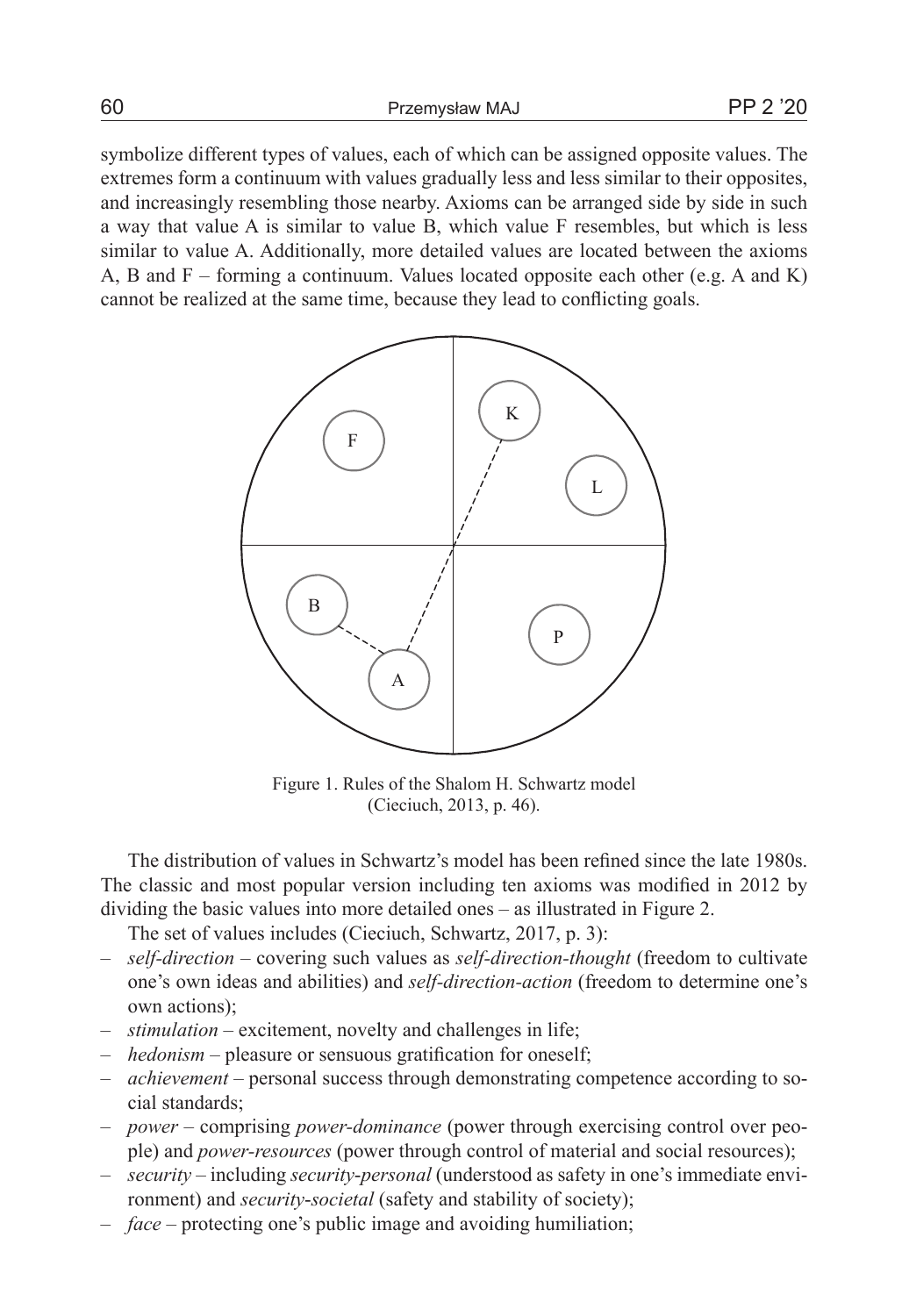- *conformity* divided into two more specific values: *conformity*-*rules* (compliance with norms, rules and obligations) and *conformity*-*interpersonal* (restraint of actions, inclinations, and impulses likely to upset or harm others);
- *tradition* accepting customs and cultivating traditions and ideas that one's own culture, religion or family provides;
- *humility* recognizing one's insignificance in the larger scheme of things;
- *benevolence* divided into *benevolence-dependability* (being a reliable and trustworthy member of the group) and *benevolence-caring* (ability to sacrifice, care for the well-being of other group members);
- *universalism* within which three specific values were distinguished: *universalismconcern* (commitment to equality, justice and the well-being of all people), *universalism-nature* (environmental protection) and *universalism-tolerance* (acceptance and understanding for those who are different from oneself).



Figure 2. Circular structure of the human values by Shalom H. Schwartz (on the basis of Schwartz et al., 2012, p. 669).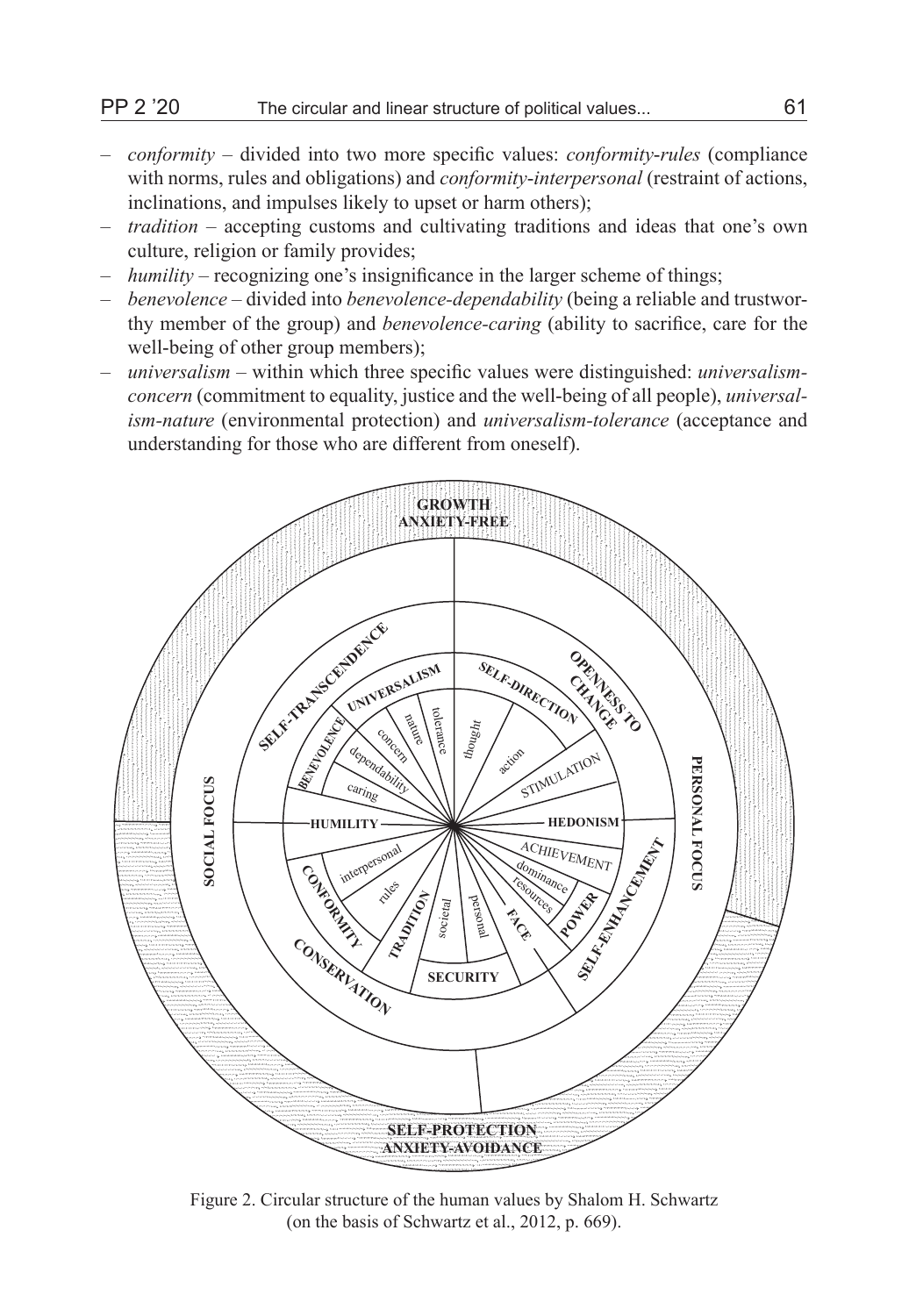The discrete values were arranged into four main types: (1) *self-transcendence,* cocreated by universalism and benevolence; (2) *self-enhancement,* consisting of power and achievement; (3) *openness to change,* in which Schwartz included self-direction and stimulation, and (4) *conservation,* consisting of conformity, tradition and security. Hedonism, humility and face are border values that are a part of neighboring groups of values.

In the Schwartz model, the hierarchy of human values is circular in nature and results from giving priority to axioms located near the highest-rated value (Cieciuch, Schwartz, 2017, pp. 2–3), e.g. an individual with conservative views may have a hierarchy of tradition> power> security> conformity. In this case, tradition is the highest-rated value, and the compliance rule causes a person to opt for axioms that are nearby.

According to the conflict rule, distant axioms will be rated as inferior. In the circular model, tradition and stimulation are located at a considerable distance from each other. Therefore, stimulation is perceived as inferior in the case of a "conservative." Moreover, opposition of these two values is apparent, as the desire to consolidate tradition is at odds with the need for novelty and change.

## **Circular and linear structure of political values**

Values that are present in the public sphere (in party platforms, political debates, declarations, and decisions) will be referred to as meta-values. These types of axioms can be characterized as follows:

- 1. The meta-values are abstract; therefore, they cannot be reduced into another type of value. Examples of such axioms are liberty, equality, authority, progressivism, religion or tradition;
- 2. Meta-values are motivational goals that guide the community (society). In a democracy, we indicate these goals by casting our vote for entities declaring support for certain types of values. Democracy is the only system that gives citizens the opportunity to choose the axioms that will be considered in the decision-making processes;
- 3. Meta-values are political axioms developed within a particular society (Maj, 2018, pp. 143–146). They can be arranged within the four main types distinguished by Schwartz (self-enhancement/self-transcendence and conservation/openness to change) in accordance with the rules of compliance and conflict;
- 4. Policy proposals are developed based on meta-values, e.g. the idea of progressive tax was constructed on the basis of the left-wing meta-value of *equality*. In turn, the concept of participatory budgeting is derived from the meta-value of *self-governance*. Projects to tighten migration policy are intended to defend the right-wing meta-values of *community* and *tradition*. The policy proposals are derived from one or more meta-values;
- 5. Axiological conflicts in democracy result from antinomy of meta-values. During the French Revolution these values were given the labels of "left-wing" and "rightwing." The sources of these conflicts lie in the contradictory sets of basic values described by Schwartz;
- 6. Meta-values are essential for an individual, since they may support or prevent the implementation of basic values. If political power is gained by the Christian Democratic party and at the state level high priority is given to the *religion* meta-value (one of whose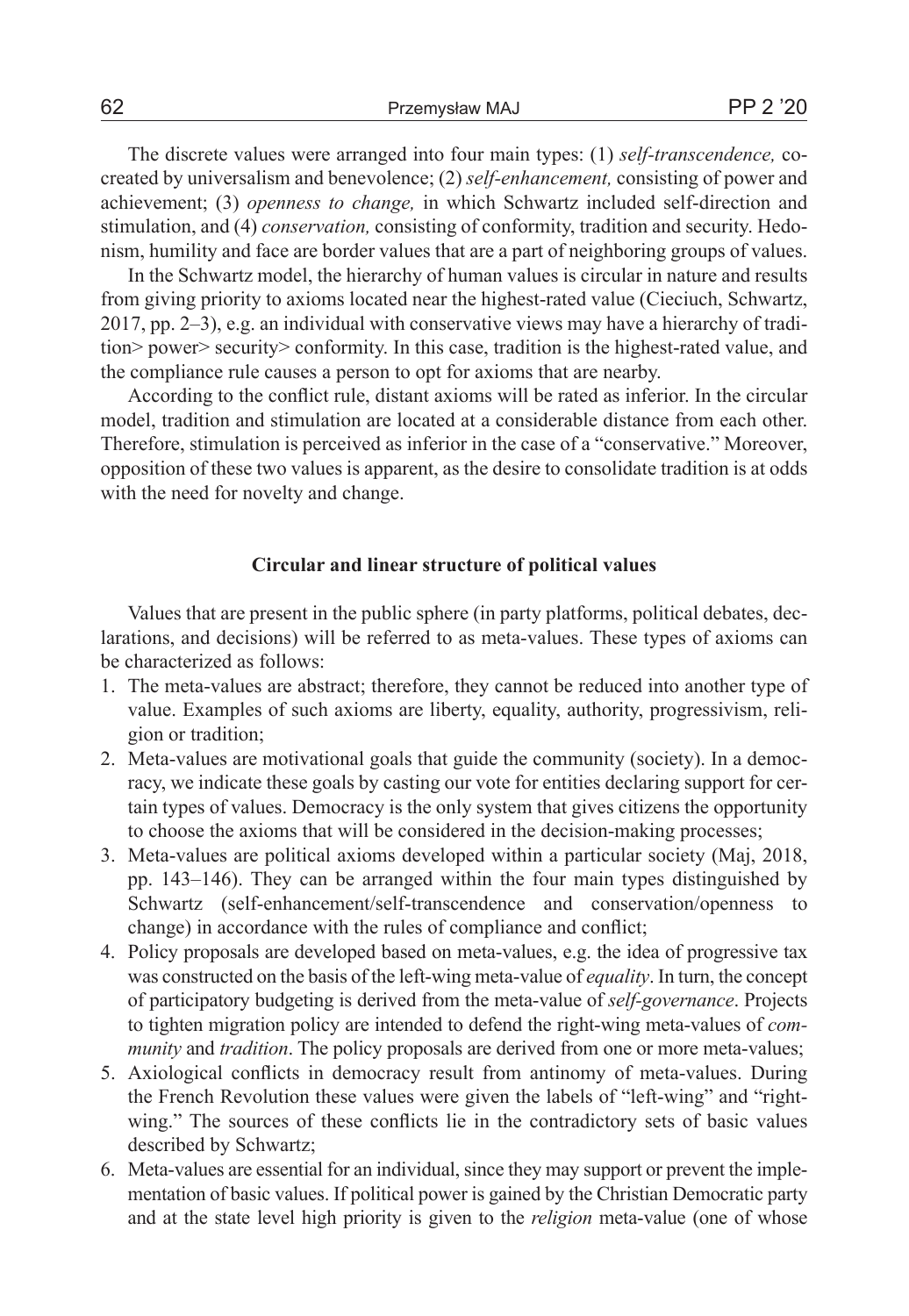assumptions is the presence of faith in the public sphere), this will not be acceptable to a person who prioritizes basic values within the 'openness to change' range (giving preference to *religion* in the public sphere violates their personal hierarchy of values).

With respect to the model proposed below, two observations should be made. First of all, the matrix of meta-values is valid only in the analysis of political systems meeting the procedural criteria of democracy. In totalitarian and authoritarian systems, citizens are deprived of the right to indicate their preferred axioms. Thus, the analysis of ideologies in non-democratic systems as "leftist," "centrist" or "right-wing" is not possible. Secondly, these values differ across various civilizations (Routamaa, Brandt, 2008). The circular model of right-wing and left-wing meta-values is a proposal to define this type of axiom in Western societies (within the boundaries set by Samuel P. Huntington (1996)).

According to Figure 3 *Circular Structure of Meta-Values*, the 'north' side of the model is intended for left-wing axioms. The left is determined by seven meta-values: *equality*, *society*, *individual liberty*, *self-governance*, *plurality of value systems*, *progressivism* and *rationalism*. The names distinguished are contractual, while their meaning is crucial, setting political motivational goals at the state level. The basic meaning of these meta-values is as follows:



Figure 3. Circular structure of the meta-values (Maj, 2018, p. 148)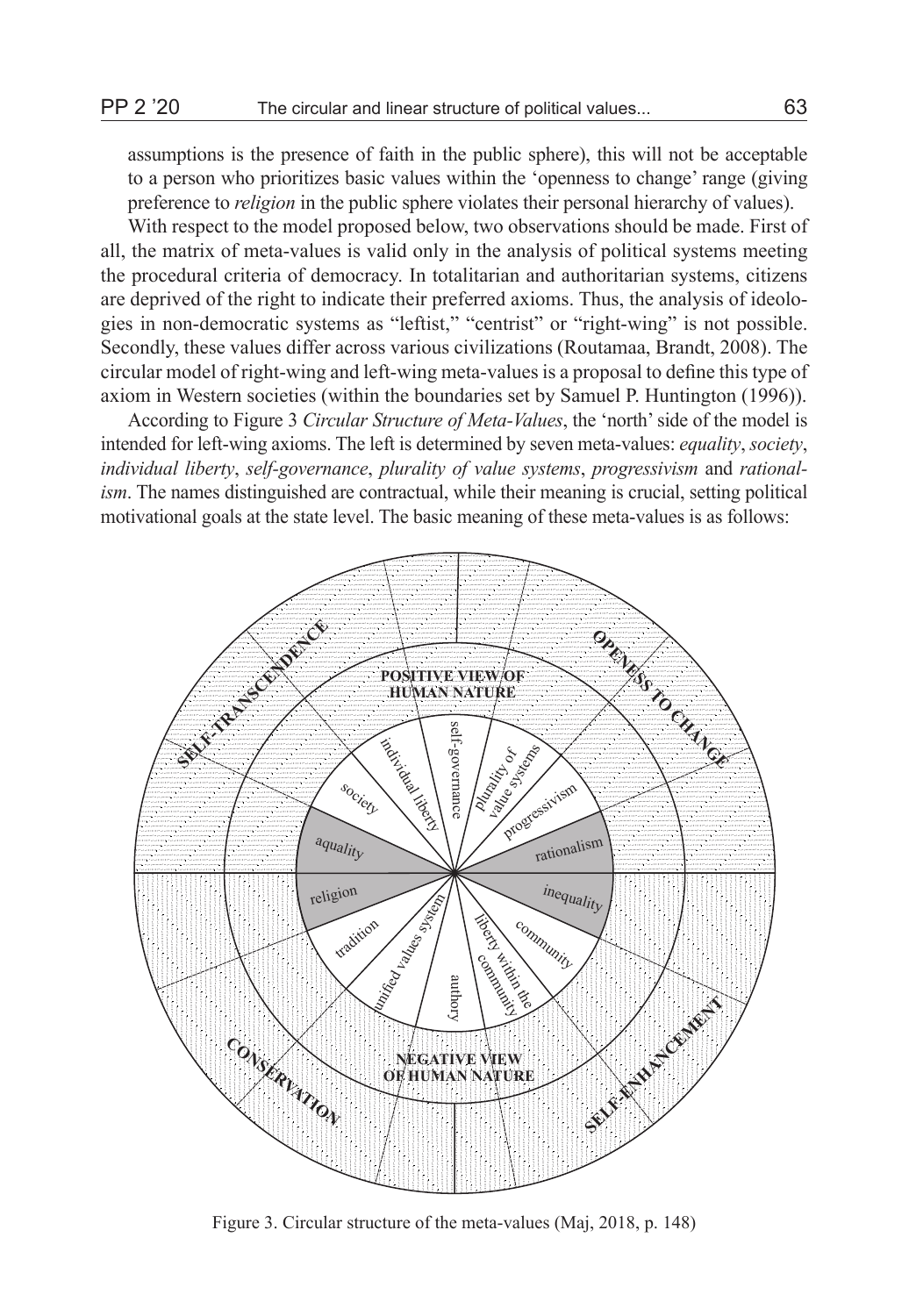The axiom of *equality,* with its economic, political and social dimension, becomes a foundation of social programs and proposals for limiting various privileges. This is justified by the principle of justice, which has a social and distributive meaning, and is anchored in the group of self-transcendence values and oriented towards others (the weak, the disadvantaged).

Universalism and going beyond state boundaries are characteristic to *society*. This vision assumes equal and free individuals who are socially and politically active. Belonging to *society* is subjective (the decisive factor is the subject's sense of belonging). Meeting formal requirements permits an individual to become an equal member of a society (e.g. by obtaining citizenship). This is irrespective of beliefs, language, faith or other attributes. Citizens should show social activity and act for the welfare of others. They should be involved in politics, because high voter turnout is a measure of the quality of democracy.

*Individual liberty* has the broadest possible context; citizens enjoy an extensive catalog of rights, including those relating to personal choices and decision-making. Restrictions of *individual liberty* are imposed in accordance with Kant's categorical imperative. The aforementioned rule was formulated based on philosophical attempts to establish universal ethical principles defining individual conduct without reference to religion. In simple terms, its content is as follows: we should respect such standards that we would like to be applied to anyone and at any time (Singer, 1954).

*Self-governance* refers to the democratization of hierarchical structures. The state exists for citizens and reflects their wishes. It is desirable that decisions are made directly by the governed, or at the lowest possible representative levels. Decentralization facilitates an increase in the subjectivity of society members. Policy making at low decisionmaking levels forces consideration of various arguments and points of view and leads to consensual solutions.

*Plurality of value systems* is the desire to have a world free from top-down moral commands or authorities. Practically, it refutes the pursuit of a hegemonic value system in politics. Defining morality according to a single axiological system seems impossible, since interpretations of basic axioms are subjective (e.g. several dozen definitions of good can be found in ethics). Therefore, *plurality of value systems* is a state in which many different value systems operate freely in the public sphere, and state institutions recognize them as equal, not favoring or discriminating against any of them.

The meta-value of *progressivism* is rooted in the belief in inevitable development, civilization, and technological and economic progress. *Progressivism* strives to "liberate man from the embarrassing corset of traditions, customs and imposed obligations and, as a result, to expand the area of individual freedom" (Reykowski, 2011, p. 47). Parting with *tradition* is not an endeavor in itself, because it is mainly the aspect of tradition that blocks social change and the possibility of human self-improvement that is rejected.

*Rationalism* is the pursuit of secularization of not only state institutions, but the public sphere in general. It is based on the assumption that there are no supernatural events or processes, and reality can only be explained by scientific knowledge; religion is a private matter and as such should not interfere with public sphere in any way. *Rationalism* is based on models of relations between the state and the Church which introduce institutional separation and, from the perspective of state power, ensure axiological sovereignty.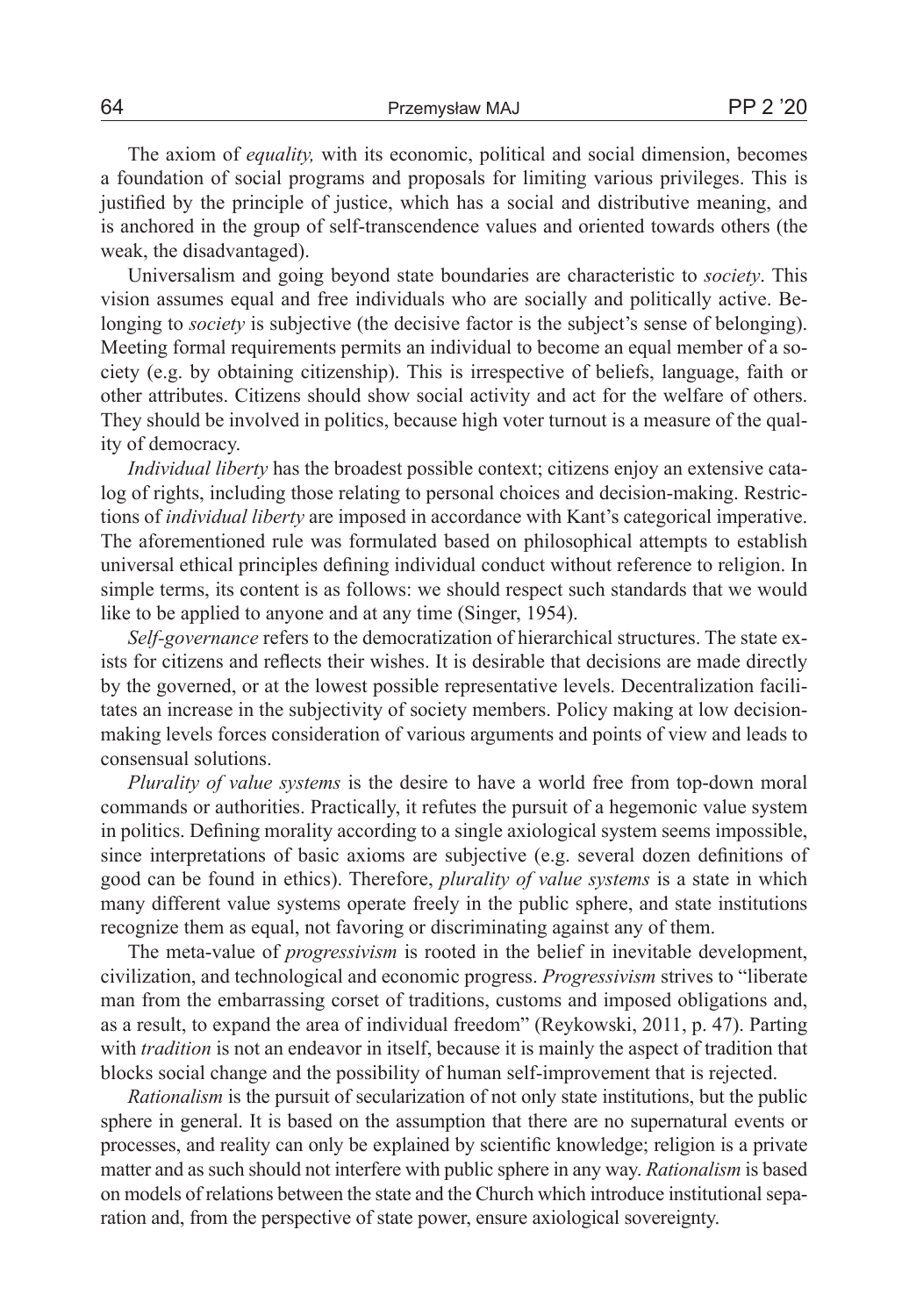The 'southern' side of the model includes such domains as: "self-enhancement" and "conservation," and in politics is utilized by right-wing ideas of *inequality*, *community*, *liberty within the community*, *authority*, *unified value system*, *tradition* and *religion*.

*Inequality* assumes that the differences between people are natural and result from individual characteristics and one's social competences and position. People are considered unique, and differentiation is a prerequisite for individual and social development. This results in a hierarchical view of society, considered natural and desirable. *Inequality*  is considered to be just (as in the case of *equality*). However, its meaning is completely different. Right-wing justice has a natural origin (Scruton, 2002, p. 102) and is interpreted within the group of values of "self-enhancement." State institutions should not interfere in differences between individuals, which concerns not only economic but also social status. Left-wing equality is perceived as imposing a monolithic vision of society.

*Community* is understood as a historically-shaped cultural and/or ethnic group (nation). Organicism and anti-egalitarianism (elitism) are the keys to its interpretation. The basis of organicism is the recognition that individuals are not self-sufficient and independent of the community, and therefore self-realization is only possible through participation in a larger whole. Anti-egalitarianism is in line with the right-wing idea of social order derived from *tradition* or *religion*. The goals of *community* are opposed to the liberal concept of the autonomy of the individual presented in the meta-value of *society.*

*Liberty within the community* is not absolute, and is limited by the participation of an individual in a group. The community determines the scope of liberty, creating moral norms regulating its members' conduct. The starting point is the *negative view of human nature*, on the basis of which certain restrictions are imposed on the individual. These restrictions can be relaxed only if it is certain that this will not result in social disorder (Wendelken, 1996).

The meta-value of *authority* is based on a centralized vision of human relations. *Authority* is not (as in the case of the left) a means to implement the principle of equality and social justice, but "serves to command and influence" (Scruton, 2002, p. 37). The state authority should be strong and effective. The processes of decentralization and delegation of powers are negatively perceived because they result in the restriction of authority, blurring responsibility for decision-making and reducing the effectiveness of the state. From the meta-value of *authority* stems the idea of depoliticizing society – politics should not be dealt with by all those entitled to vote, but by those in power. This is supposed to reduce social conflicts, the source of which is the difference in philosophy, moral systems and ideologies.

The right strives for a *unified values system*. It is assumed that the existence of a common axiological denominator is beneficial for the community (nation). Therefore, in the public sphere, axioms constructed through historical experience, considered characteristic for the given community, are highly valued. One specific axiological system is clearly indicated, and competing ones are treated as a potential threat to the continuity of the community. Values are passed down through generations through tradition, experience and with the participation of authorities.

In Western civilization, the meta-value of *religion* covers various variants of Christianity. Religion is an element of the natural order, a source of hierarchy of values, including in the public sphere. It is assumed that the leftist idea of the ideological neutrality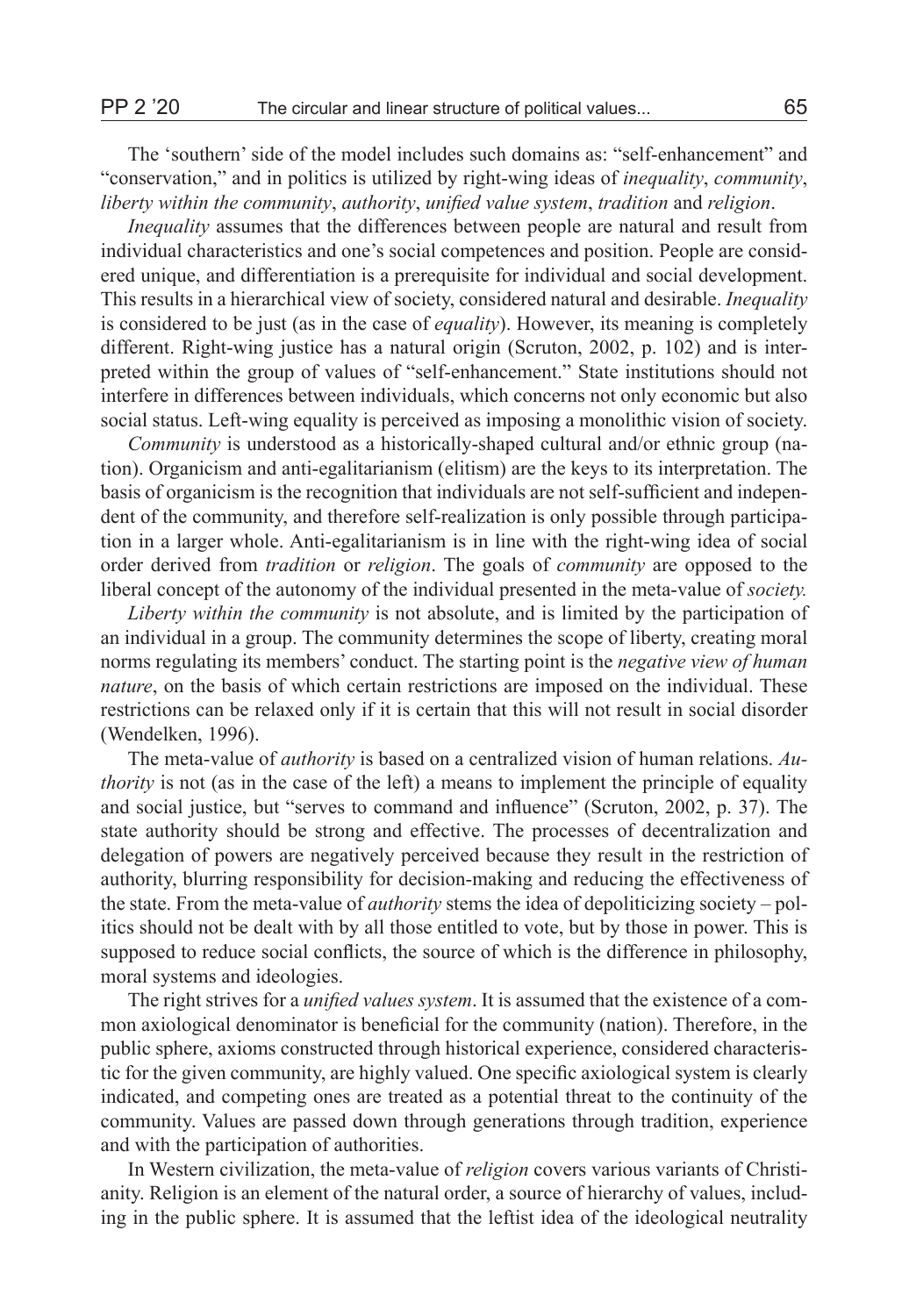of the state is purely theoretical and does not exist in reality, because those exercising power always represent a specific system of values. From the moral perspective, the system should be anchored in the religion of a given community. The right attempts to preserve the presence of religion in both the private and public spheres. This tendency manifests in the postulate of strengthening the institution of the Church, which means financial support from the state, declaring attachment to the system of values inspired by the religion of the community, referring to moral norms, and criteria for assessing fairness, truth and falsehood through the prism of religion.

*Tradition* is understood as attachment to the natural order, heritage and care for the historical memory of the community; two varieties are distinguished (Reedy, 1981). The first, inspired by Edmund Burke's views, is based on a philosophy of change as similar as possible to the previous state and leads to continuity. The second, in line with Louis de Bonald's (or Joseph de Maistre's) ideas, aims at restoring an order considered natural and eternal, which sometimes requires a change in the current state (restitution, restoration). The common denominator of these two meanings of *tradition* is continuity, understood as maintaining the principles that determine human behavior and the identity of the community.

The conflict rule in the matrix leads to the distinction of seven pairs of values and their opposites. These are the following dichotomies: *equality-inequality*, *society-community*, *individual liberty-liberty within the community*, *self-governance-authority*, *plurality of value systems-unified values system*, *rationalism-religion* and *progressivism-tradition*.

The compliance rule, on the other hand, means that neighboring values are close to each other. E.g. *tradition* – a right-wing value – is close to *unified values system* and *religion*. In turn, *authority* is more similar to *community* than *equality,* which lies in the 'northern' part. The matrix has the character of a circular continuum – the more distant the meta-values are, the greater the differences between them.

On the border of the 'northern' and 'southern' part of the model, tangential metavalues can be found. These are axioms belonging to different types, but which are at the same time similar to each other. In the 'eastern' part, these types of values are *rationalism* and *inequality*, and in the 'western' part *religion* and *equality*. In politics, the axioms of the tangential areas are borrowed by entities self-identifying with both the left and the right. They form an axiological buffer separating two types of worldviews – left-wing, constructed within the types of "self-transcendence" and "openness to change," and right-wing, shaped within the types of "self-enhancement" and "conservation."

In the 'eastern' part of the model, tangential values are *rationalism* and *inequality*. From a 'northern' perspective, this is the place where left-wing meta-values come into contact with right-wing *inequality*. Classical liberalism has been built on this set of values (*society*, *individual liberty*, *plurality of value systems*, *self-governance*, *progressivism*, *rationalism*, *inequality*).

In the 'western' part of the matrix, at the junction of two types of values, there is a space where right-wing meta-values meet left-wing *equality*. Looking from the southern perspective, these are the axioms to which Christian democracy refers (*community*, *liberty within the community*, *authority*, *unified values system*, *tradition*, *reli-*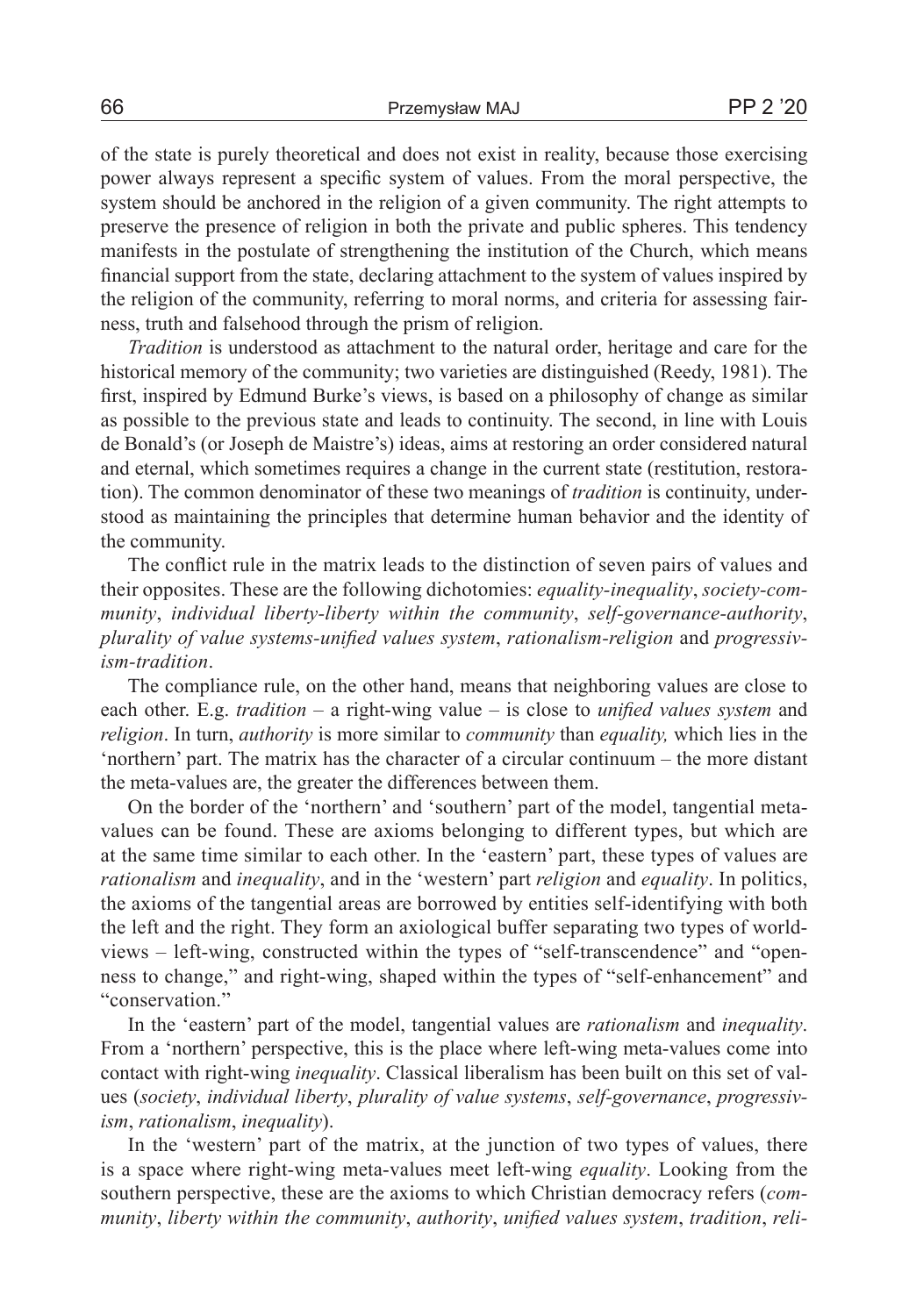*gion*, *equality*). The relations concerning tangential values are symmetrical – one can point to the 'northern' inspirations of the *religion* which appeared in the liberation theology, as well as to the 'southern' references to rationalism, a characteristic of the secular right.

Another element of the matrix is the antinomical views of human nature (the concept of man) that function in politics and philosophy. From the perspective of the model, they are intended to justify preferences towards the 'northern' (left-wing) or 'southern' (right-wing) meta-values. Note that the 'concept of man' is always a model, and not a full empirical description of human nature. Only those elements that allow justification are emphasized. For example, in liberal concepts, tradition and culture are usually overlooked, which results from the goal of emphasizing the causative abilities of the individual and their autonomy in shaping their own environment.

In the case of the left, positive qualities are emphasized, while in the case of the right, negative qualities come to the fore. The starting point in a positive concept is the belief that humans are good by nature. If an individual behaves badly, the causes are looked for in his/her environment (they are exogenous to him/her). They are external barriers that prevent individuals from improving themselves. Such restrictions include poverty, lack of access to education, or discrimination. The left's solution for lifting these barriers is the implementation of policies promoting *equality*, *society*, *individual liberty*, *self-governance*, *plurality of value systems*, *progressivism* and *rationalism* at state level.

The right emphasizes a *negative view of human nature*. This is based on the conviction that humans can be intrinsically good or evil, and that this is endogenous in nature and can manifest itself when an individual consciously chooses to behave a certain way. The source of evil in the world is not, as in the case of the positive view of human nature, factors that are independent of human beings – the choice depends solely on the person concerned. Because human nature is imperfect and unchangeable, certain restrictions should be imposed on individuals, which can be reduced in certain situations. The way to overcome human weaknesses is to act in accordance with a system of rules that define behavior in various situations. These are religious, moral and legal norms.

The distinguished 'northern' and 'southern' meta-values have a circular structure, and form a linear continuum when analyzed in antinomical pairs. This allows us to identify centrist values, which are constructed in reference to seven pairs of meta-values. Centrist axioms are intended to decrease the political conflicts arising from the antinomy of the value system. They always have a derivative character and often take the form of a compromise.

Take the example of *equality*-*inequality* pair. The left justify *equality* with social justice and humanism. From the right-wing perspective, *inequality* is justified by tradition and has a natural origin. When analyzing the pair of *equality-inequality* in the context of social policy, the leftist pursuit of *equality* manifests itself in the welfare state, and the right-wing acceptance of *inequality* is reflected in the concept of a night-watchman state, while the centrist compromise is found in the idea of the activating state (Dingeldey, 2007). In the last instance, the possibility of using social programs depends on a certain level of initiative from those concerned (see Fig. 4 *Linear continuum of political values*). Linearity is a feature of the remaining six pairs of meta-values, which allows centrist values to be extracted.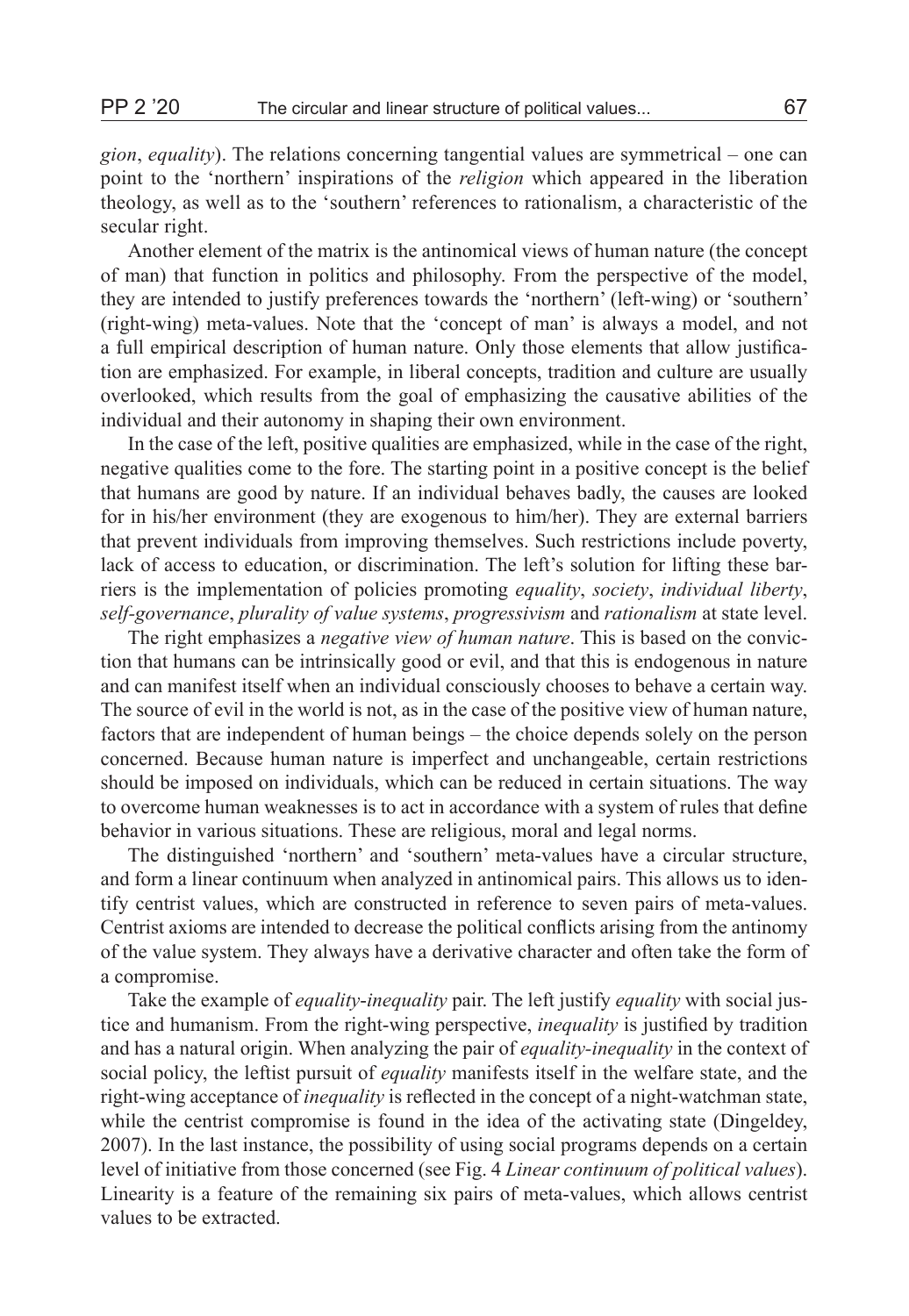

Figure 4. Linear continuum of political values

#### **The meta-value matrix and three stereotypes regarding the left, center and right**

The first stereotype is to think about political values in subjective terms. For instance, we try to classify political parties by indicating their place on the left-center-right axis. An example of this would be the statement that "the Greens/EFA group in the European Parliament is on the left" or "the German CDU is on the right." Meanwhile, assigning a political party to the left, center or right is a similar procedure to trying to categorize people into "good" and "bad." By assigning a subject into one of three categories, we do not allow for the possibility of evolution by "locking it" into one of these groups. In political practice, some subjects are ideologically variable. Others (like Christian Democracy) refer to tangential values. Assigning a party to a place on the left-center-right axis will always be debateable and subjective.

The basic postulate is to shift analysis to the level of values. The left, center and right should be treated as systems derived from the basic values of the Schwartz model. The use of the terms "left," "centee" and "right" should be limited to abstract situations, as labels for value systems.

The second stereotype is the belief that the left, center and right can be narrowed down to certain levels of competition (e.g. views on the economy or religion). Actually, they cannot be reduced to one or even several dimensions of rivalry. With the passage of time and social, economic and technological progress, the levels of analysis of the three are constantly expanding, because conflicts over meta-values are automatically transferred to new dimensions. Therefore, political divisions emphasize competition between the three options rather than blur the differences between them. Let us look at the scheme in which new dimensions are being politicized.

During the French Revolution, competition concerned axiological and constitutional issues. Debate focused primarily on the scope of royal authority, the scale of changes within society (associated with equal rights, broadening the scope of freedom), the presence of religion in the public sphere and attitudes towards the past. On the meta-value level, it was the conflict between the *authority-self-governance*, *religion-rationalism*, *inequality-equality* and *tradition-progressivism* pairs.

During the Industrial Revolution, the socioeconomic dimension was politicized. The conflict between owners and workers concerned the *equality-inequality* pair and was conducted by liberal and workers' parties. A side effect of industrialization, in turn, was the politicization of environmental protection issues. The dispute in this sphere is multi-valued and continues to this day. It involves the pairs of *equality-inequality*, *self-*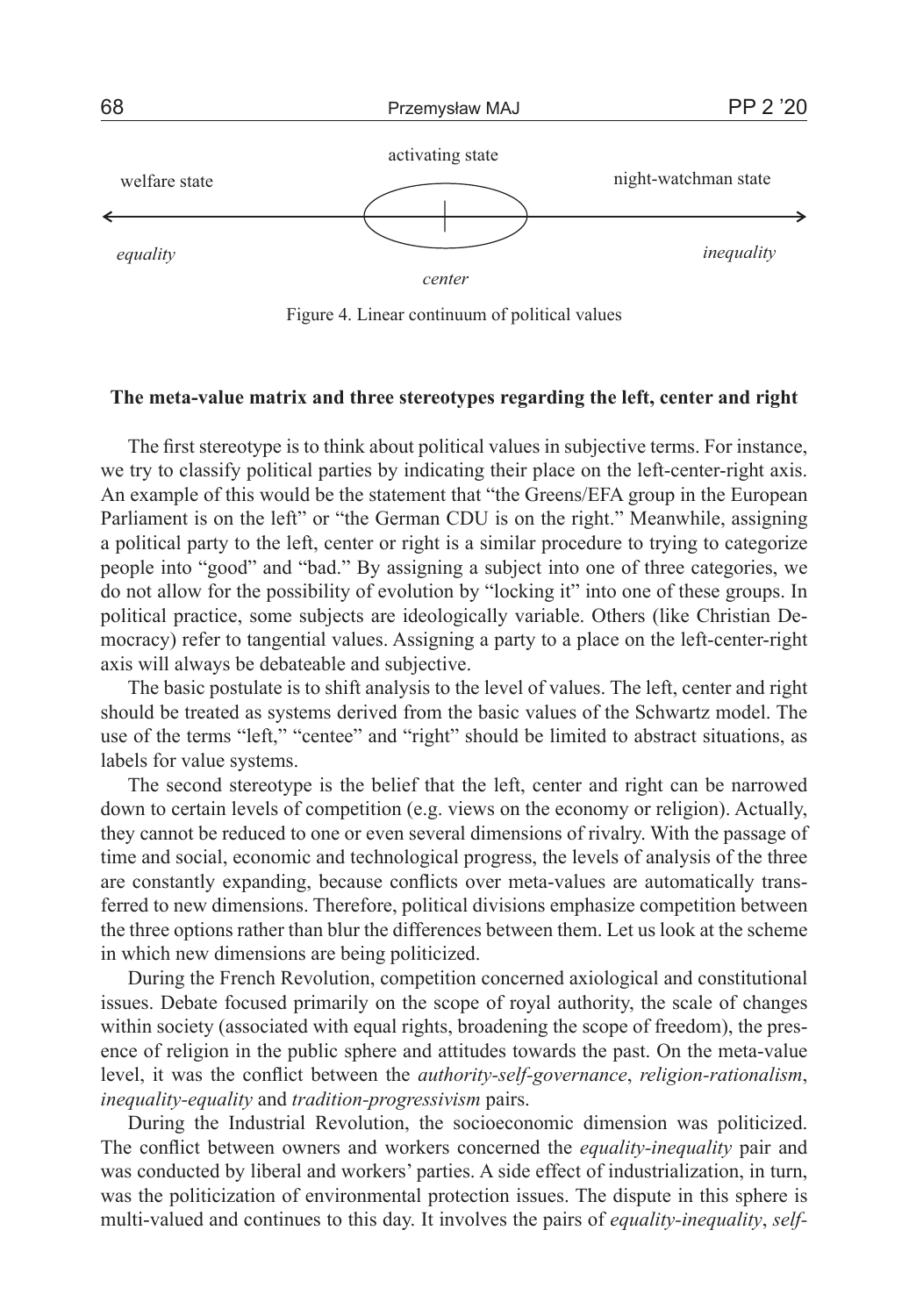*governance-authority*, *progressivism-tradition*, and *rationalism-religion*, belonging to all four main types. The expansion of the Internet in the 1990s led to the creation of another dimension of conflict – cyberspace. As in previous cases, political actors "used" this sphere, extending the dispute about meta-values. As early as 2000, American Democrats offered free access to the Internet under the slogan of reducing digital divide, and Republicans offered access to a network "devoid of pornography and family friendly" (Klotz, 2004, p. 91), claiming to defend traditional values. Attitudes to cyberspace were a derivative of accepted meta-values: in the case of Democrats – *equality* and *individual liberty*, and for Republicans – of a *unified values system* and *tradition*.

As can be noticed, meta-values are present in all areas of political competition – they are multidimensional. Political demands in particular dimensions are defined in relation to the supported types of values. This is tantamount to politicizing these dimensions (and generating new conflicts).

The third stereotype is the 'dogma' that the conflict over meta-values initiated during the French Revolution. However, the analyzed pairs of values are not a product of the turn of the eighteenth and nineteenth centuries, because they date back to the beginnings of Western civilization. They were formed under the influence of events of key importance to civilization, such as the emergence of Roman law, Greek democracy and Christianity.

In period immediately prior to the French Revolution, disputes about meta-values were fought by various entities, which can be described as archetypes of the left and right. Analysis of the history of Western civilization reveals that these archetypes emerged when decentralization of state power occurred. As examples, we can give the "aristocrats" and "democrats" in the Greek polis, the Optimates and Populares in Rome, and the Tories and Whigs in 17th-century England.

In Greece, the dispute concerned systemic issues and the vision of society. "Aristocrats" criticized democracy, linking it to the disintegration of traditional moral norms and social order. They were a part of the Areopagus (which, before the reforms, was the institution that controlled politics) and defended its powers, as well as the traditional social hierarchy. "Democrats" worked to promote egalitarianism, and also to reduce the influence of the aristocracy and the importance of the Areopagus.

In Rome, the archetype of the right were the Optimates who, like the Greek "aristocrats," defended the traditional hierarchy and stood up against attempts to change the system. Their opponents were the Populares who represented the interests of the commoners, advocating reforms and criticizing the Senate. The Populares in Rome, as with the "democrats" in Athens, were in favor of giving rights to the people deprived of them.

In England, the archetypes of the left and right were the Whigs and Tories. The conflict between these parties dates back to the 17th century. The dispute between Tories and Whigs was multidimensional, covering systemic, social, economic and religious issues. The former defended the interests of the gentry and the monarch's power, striving to maintain the traditional social structure, including existing inequalities and privileges. The Whigs sought to increase parliamentary power at the expense of the monarch's authority. The differences between the factions were also pronounced in the sphere of religious views – the Whigs advocated the rights of nonconformist Protestants, while the Tories supported the Anglican Church.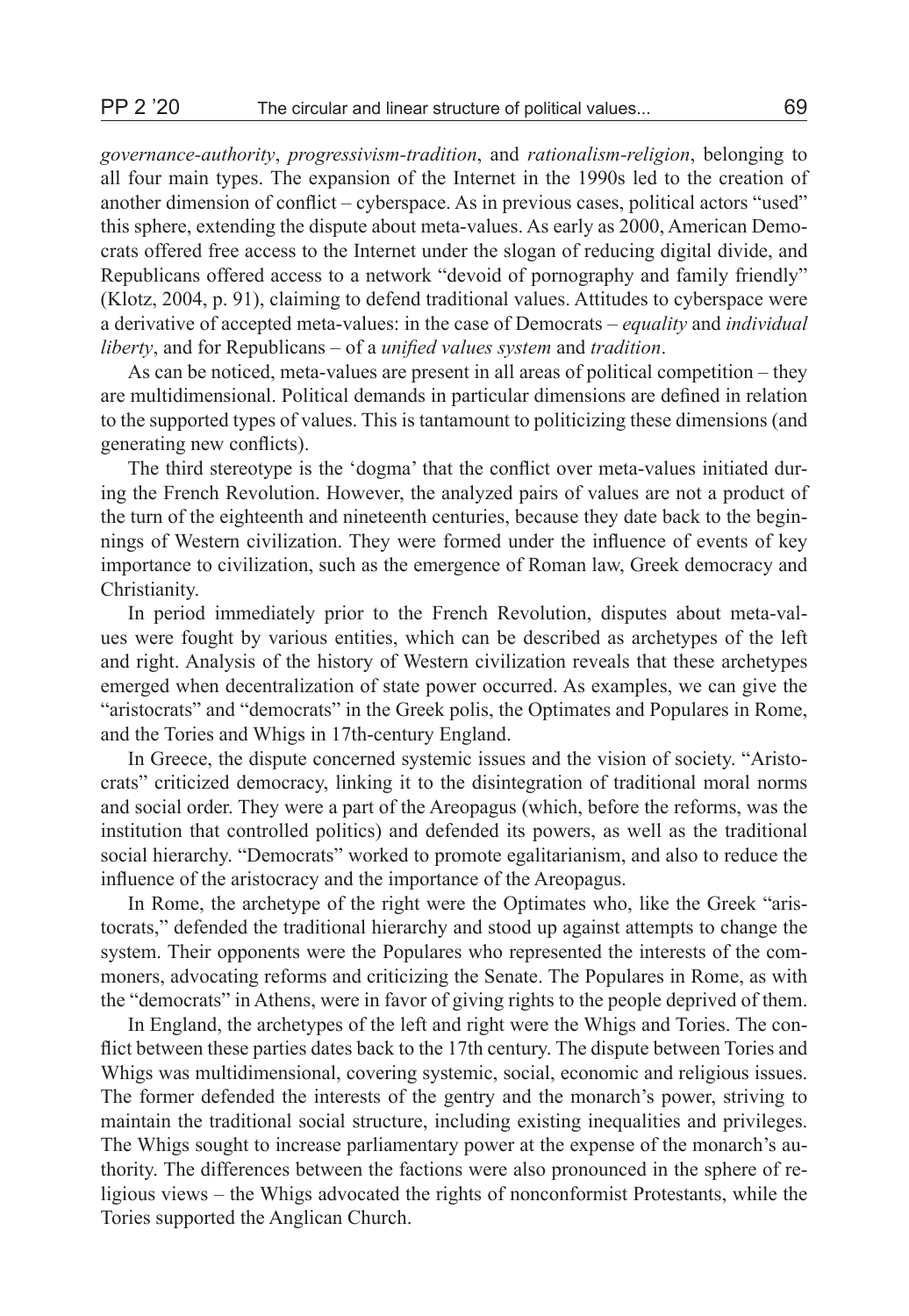To sum up, the subject of conflicts between the distinguished archetypes were always the same pairs of meta-values: *progressivism-tradition,* as a dichotomy that defines views not only in the matter of social changes, but also in the field of morality and customs; *equality-inequality,* in the context of seeking to abolish or maintain inequalities and privileges; and *authority-self-governance,* that determines views in relation to the central authority (its strengthening or weakening). The meta-values were the common denominator of the worldview of the presented archetypes of the left and right; they have appeared as a source of conflict in various states throughout the history of Western civilization and, most importantly, existed in the period preceding the French Revolution.

During the French Revolution, the same meta-value pairs again became the cause of divisions – this time between the left, center and right in the National Assembly. During this period, the meta-values were "assigned" the labels of left and right. However, as Norberto Bobbio (1996, p. 33) noted, the tags of 'left' and 'right' were random because, if not for the events in France, they could have been different.

On the image of the circular matrix, we can call these values left-wing and rightwing, but also northern and southern, or blue and red. In turn, Shalom Schwartz (2012) proposed that basic human values covering types of self-transcendence and openness to change should be distinguished as "growth," while those encompassing self-enhancement and conservation should be seen as "self-protection." To sum up: what is described in politics as the left, center and right takes on a new meaning in the context of the circular model, and the labels themselves become secondary – they are one of many possible terms.

## **Conclusion**

The following conclusions can be formulated:

Firstly, the left, center and right are determined temporally. Understood as value systems, they are not the result of the French Revolution, as they have been in existence since the beginning of Western civilization.

Secondly, the left, center and right cannot be reduced to one or even several dimensions of rivalry. Their characteristic feature is the constant expansion into new dimensions. The levels of analysis of the triad expand with time and social, economic and technological development.

Thirdly, the terms left, center and right as the names of political factions are purely historical ones. Since the French Revolution, there have been changes that make this interpretation inadequate. The basic postulate is to shift from understanding the left, center and right in a subjective way (i.e. classifying parties as left-wing, centrist or right-wing) to understanding these positions through meta-values.

#### **Bibliography**

Bobbio N. (1996), *Left and Right. The Significance of a Political Distinction*, The University of Chicago Press, Chicago.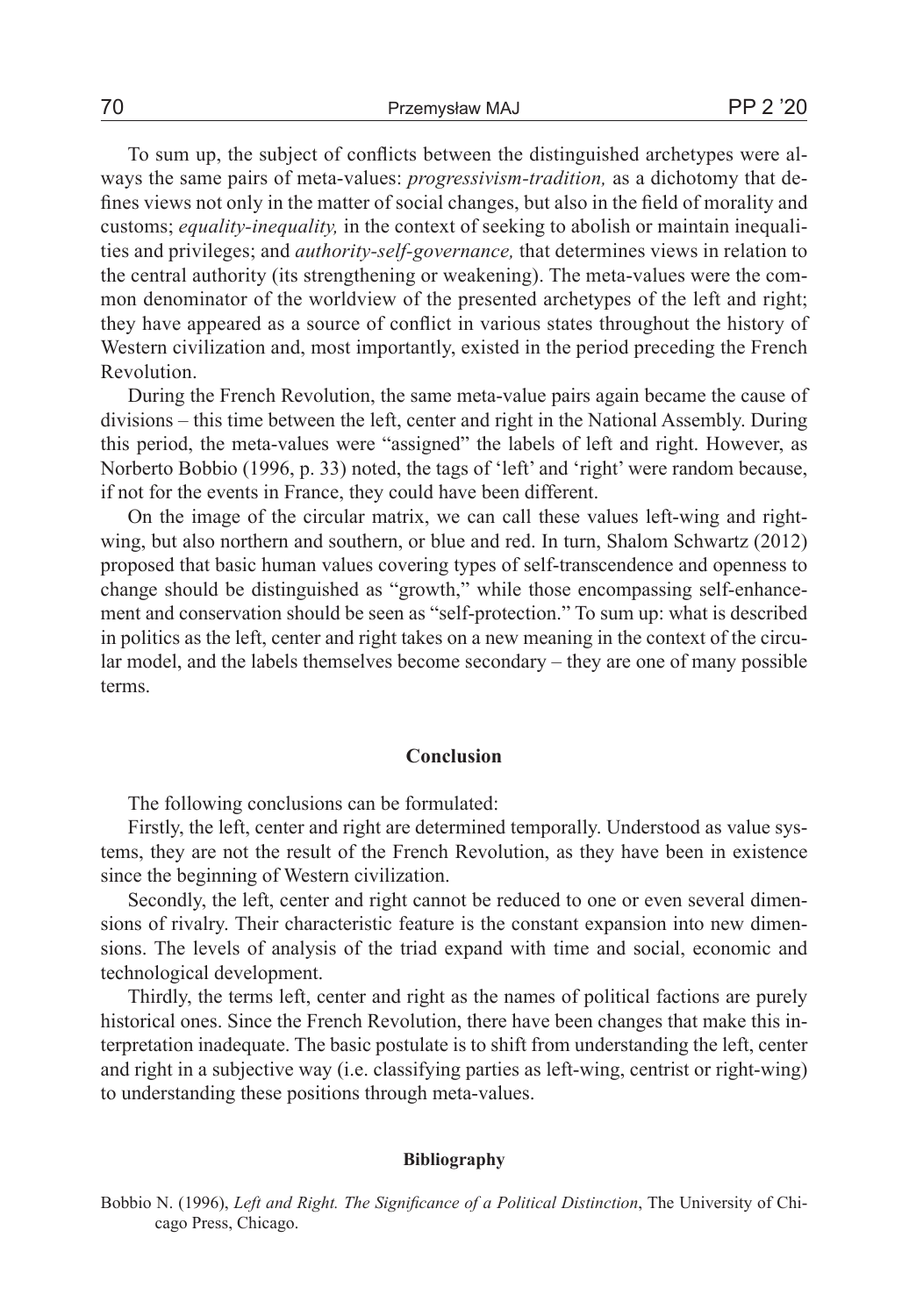- Cieciuch J. (2013), *Kształtowanie się systemu wartości od dzieciństwa do wczesnej dorosłości*, Liberi Libri Publishing House.
- Cieciuch J., Schwartz S. H. (2017), *Values*, in: *Encyclopedia of Personality and Individual Differences*, eds. V. Zeigler-Hill, T. K. Shackelford, Springer International Publishing, Cham, pp. 1–5.
- Dingeldey I. (2007), *Between workfare and enablement–The different paths to transformation of the welfare state: A comparative analysis of activating labour market policies*, "European Journal of Political Research" 46 (6), pp. 823–851.
- Downs A. (1957), *An Economic Theory of Political Action in a Democracy*, "Journal of Political Economy" 65(2), pp. 142–145.
- Gallagher M., Laver M., Mair P. (2011), *Representative government in modern Europe*, McGraw-Hill.
- Harmel R., Svåsand L. (1993), *Party leadership and party institutionalisation: Three phases of development*, "West European Politics" 16(2), pp. 67–88.
- Huntington S. P. (1996), *The clash of civilizations and the remaking of world order*, Simon and Schuster, New York.
- Inglehart R. (2007), *Postmaterialist values and the shift from survival to self-expression values*. *The Oxford handbook of political behavior*, Oxford University Press, Oxford.
- Kitschelt H. (1992), *The formation of party systems in East Central Europe*, "Politics & Society" 20(1), pp. 7–50.
- Klotz R. J. (2004), *The politics of Internet communication*, Rowman & Littlefield, Lanham.
- Lipset S. M., Rokkan S. (1967), *Cleavage Structure, Party Systems, and Voter Alignments: An Introduction*, in: *Party systems and voter alignments: Cross-national perspectives*, eds. S. M. Lipset, S. Rokkan, Free Press, New York.
- Maj P. (2018), *Lewicowość, centrowość i prawicowość w nauce o polityce* [*Leftism, centrism and rightism in political science*] (in Polish), Rzeszów University Press, Rzeszów.
- Mudde C. (1999), *The single-issue party thesis: Extreme right parties and the immigration issue*, "West European Politics" 22(3), pp. 182–197.
- Reedy W. J. (1981), *Burke and Bonald: Paradigms of Late Eighteenth-Century Conservatism*, "Historical Reflections / Réflexions Historiques" 8(2), pp. 69–93.
- Reykowski J. ( 2011), *Trzecia Rzeczpospolita a lewica*, in: *Projekt dla Polski. Perspektywa lewicowa*, ed. J. Reykowski, Warszawa.
- Routamaa V., Brandt T. (2008), *Understanding Cultural Differences The Values in a Cross-Cultural Context*, "International Review of Business Research Papers" 4(5), pp. 129–137.
- Schwartz S. H. (1992), *Universals in the Content and Structure of Values: Theoretical Advances and Empirical Tests in 20 Countries*, in: *Advances in Experimental Social Psychology*, ed. M. P. Zanna, New York Academic Press, New York, pp. 1–65.
- Schwartz S. H., Cieciuch J., Vecchione M., et al. (2012), *Refining the theory of basic individual values*, "Journal of personality and social psychology" 103(4), pp. 663.
- Scruton R. (2002), *Co znaczy konserwatyzm?*, Zysk, Poznań.
- Singer M. G. (1954), *The Categorical Imperative*, "The Philosophical Review" 63(4), pp. 577–591.
- Torres C. V., Schwartz S. H., Nascimento T. G. (2016), *The Refined Theory of Values: associations with behavior and evidences of discriminative and predictive validity*, "Psicologia USP" 27(2), pp. 341–356.
- Wendelken D. (1996), *Contemporary Conservatism, Human Nature, and Identity: The Philosophy of Roger Scruton*, "Politics" 16(1), pp. 17–22.